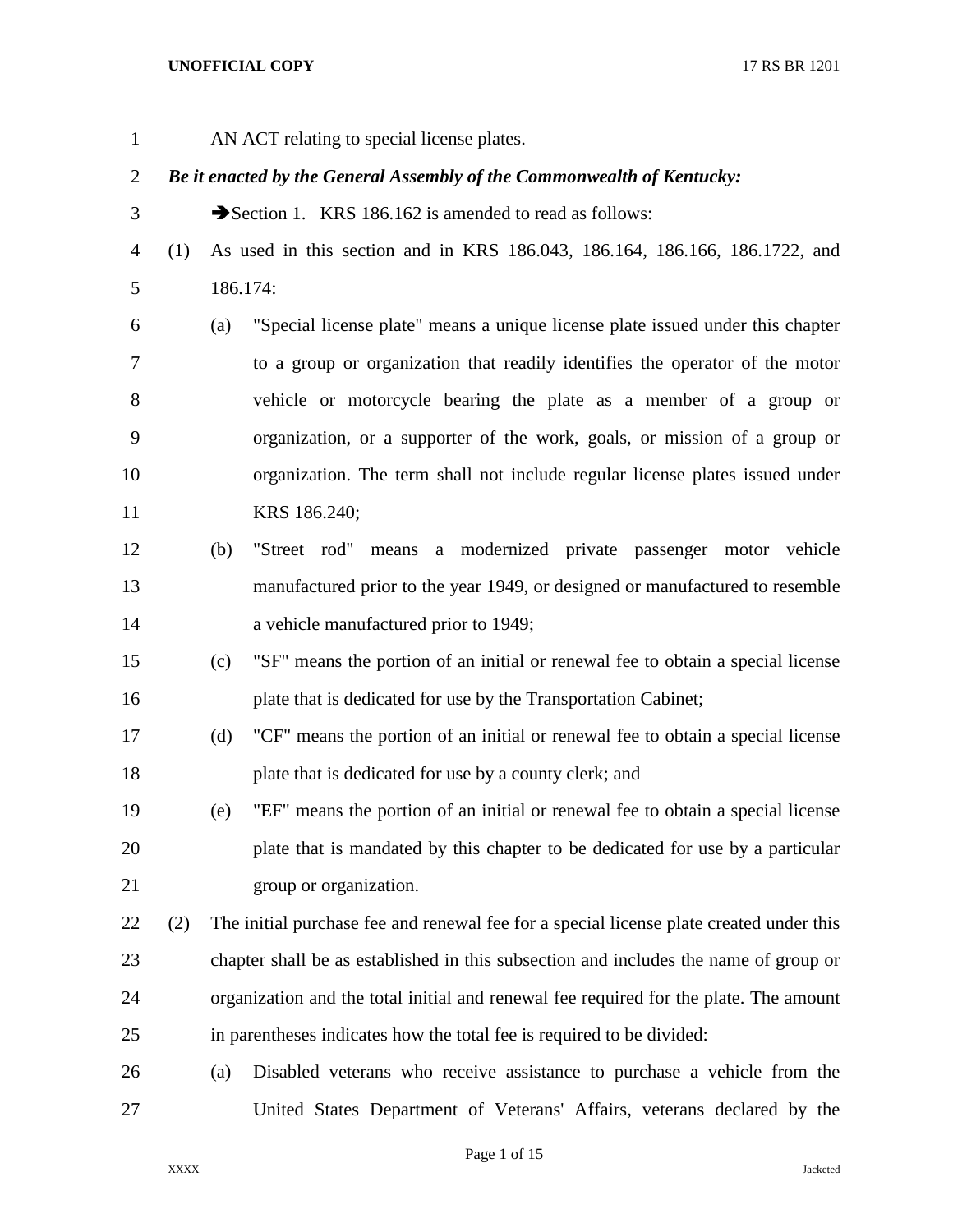| $\mathbf{1}$   |     | United States Department of Veterans' Affairs to be one hundred percent          |  |  |  |  |  |
|----------------|-----|----------------------------------------------------------------------------------|--|--|--|--|--|
| $\overline{2}$ |     | (100%) service-connected disabled, and recipients of the Congressional Medal     |  |  |  |  |  |
| 3              |     | of Honor:                                                                        |  |  |  |  |  |
| $\overline{4}$ |     | <b>Initial Fee:</b><br>\$0<br>(\$0 SF/\$0 CF/\$0 EF).<br>1.                      |  |  |  |  |  |
| 5              |     | 2.<br>Renewal Fee:<br>\$0<br>(\$0 SF/\$0 CF/\$0 EF).                             |  |  |  |  |  |
| 6              | (b) | Former prisoners of war and survivors of Pearl Harbor:                           |  |  |  |  |  |
| 7              |     | 1.<br>\$20<br>(\$12 SF/\$3 CF/\$5 EF to the veterans'<br><b>Initial Fee:</b>     |  |  |  |  |  |
| 8              |     | program trust fund established under KRS 40.460).                                |  |  |  |  |  |
| 9              |     | 2.<br>Renewal Fee:<br>\$3<br>(\$0 SF/\$3 CF/\$0 EF).                             |  |  |  |  |  |
| 10             | (c) | Members of the Kentucky National Guard and recipients of the Purple Heart:       |  |  |  |  |  |
| 11             |     | 1.<br>\$20<br>(\$12 SF/\$3 CF/\$5 EF to the veterans'<br><b>Initial Fee:</b>     |  |  |  |  |  |
| 12             |     | program trust fund established under KRS 40.460).                                |  |  |  |  |  |
| 13             |     | 2.<br>Renewal Fee:<br>\$8<br>(\$0 SF/\$3 CF/\$5 EF to the veterans'              |  |  |  |  |  |
| 14             |     | program trust fund established under KRS 40.460).                                |  |  |  |  |  |
| 15             | (d) | Members of the Civil Air Patrol; active, retired, veteran, reserve, or auxiliary |  |  |  |  |  |
| 16             |     | members of the United States Army, Navy, Air Force, Marine Corps, or Coast       |  |  |  |  |  |
| 17             |     | Guard; Merchant Marines who served between December 7, 1941, and August          |  |  |  |  |  |
| 18             |     | 15, 1945; recipients of the Silver Star Medal, or the Bronze Star Medal          |  |  |  |  |  |
| 19             |     | awarded for valor; persons who wish to receive Gold Star Mothers, Gold Star      |  |  |  |  |  |
| 20             |     | Fathers, or Gold Star Spouses license plates beyond the two (2) exempted         |  |  |  |  |  |
| 21             |     | from fees under KRS 186.041(6); individuals eligible for a special military      |  |  |  |  |  |
| 22             |     | service academy license plate under KRS 186.041(8); and disabled veterans        |  |  |  |  |  |
| 23             |     | who have been declared to be between fifty percent (50%) and ninety-nine         |  |  |  |  |  |
| 24             |     | percent (99%) service-connected disabled by the United States Department of      |  |  |  |  |  |
| 25             |     | Veterans' Affairs:                                                               |  |  |  |  |  |
| 26             |     | Initial Fee:<br>\$20<br>(\$12 SF/\$3 CF/\$5 EF to the veterans'<br>1.            |  |  |  |  |  |
| 27             |     | program trust fund established under KRS 40.460).                                |  |  |  |  |  |

Page 2 of 15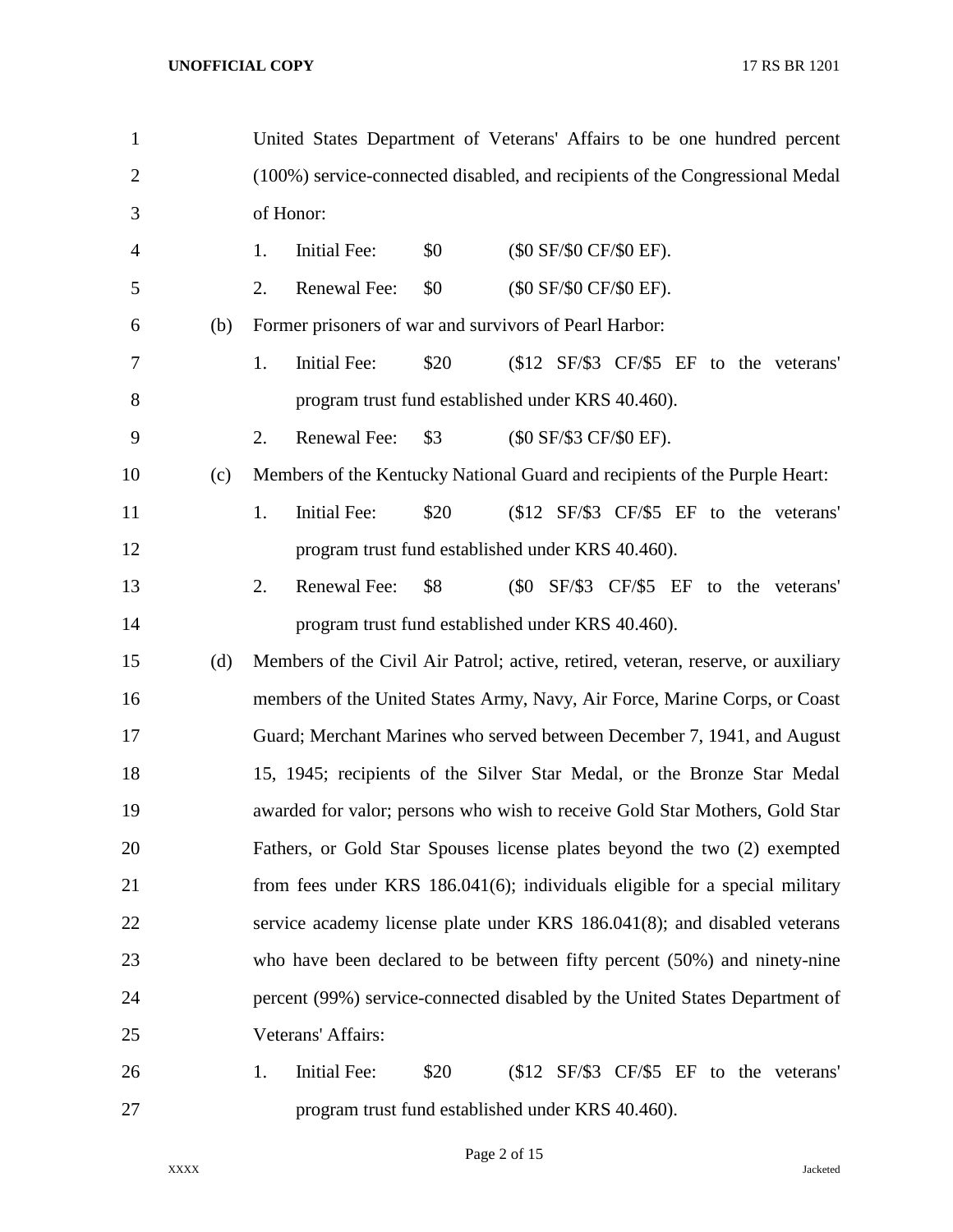| $\mathbf{1}$   |     | 2.                    | Renewal Fee:                                                            | \$20 |  | (\$12 SF/\$3 CF/\$5 EF to the veterans' |  |  |  |  |  |
|----------------|-----|-----------------------|-------------------------------------------------------------------------|------|--|-----------------------------------------|--|--|--|--|--|
| $\overline{2}$ |     |                       | program trust fund established under KRS 40.460).                       |      |  |                                         |  |  |  |  |  |
| 3              | (e) |                       | Recipients of the Distinguished Service Cross, Navy Cross, or Air Force |      |  |                                         |  |  |  |  |  |
| $\overline{4}$ |     |                       | Cross:                                                                  |      |  |                                         |  |  |  |  |  |
| 5              |     | 1.                    | <b>Initial Fee:</b>                                                     | \$3  |  | (\$0 SF/\$3 CF/\$0 EF).                 |  |  |  |  |  |
| 6              |     | 2.                    | Renewal Fee:                                                            | \$3  |  | (\$0 SF/\$3 CF/\$0 EF).                 |  |  |  |  |  |
| 7              | (f) |                       | Disabled license plates:                                                |      |  |                                         |  |  |  |  |  |
| 8              |     | 1.                    | <b>Initial Fee:</b>                                                     | \$15 |  | (\$12 SF/\$3 CF/\$0 EF).                |  |  |  |  |  |
| 9              |     | 2.                    | Renewal Fee:                                                            | \$15 |  | (\$12 SF/\$3 CF/\$0 EF).                |  |  |  |  |  |
| 10             | (g) |                       | Historic vehicles:                                                      |      |  |                                         |  |  |  |  |  |
| 11             |     | 1.                    | Initial Fee for two plates:                                             |      |  | \$53 (\$50 SF/\$3 CF/\$0 EF).           |  |  |  |  |  |
| 12             |     | 2.                    | Renewal Fee: Do not renew annually.                                     |      |  |                                         |  |  |  |  |  |
| 13             | (h) |                       | Members of Congress:                                                    |      |  |                                         |  |  |  |  |  |
| 14             |     | 1.                    | <b>Initial Fee:</b>                                                     | \$40 |  | (\$37 SF/\$3 CF/\$0 EF).                |  |  |  |  |  |
| 15             |     | 2.                    | Renewal Fee:                                                            | \$20 |  | (\$12 SF/\$3 CF/\$5 EF to the veterans' |  |  |  |  |  |
| 16             |     |                       | program trust fund established under KRS 40.460).                       |      |  |                                         |  |  |  |  |  |
| 17             | (i) |                       | Firefighters:                                                           |      |  |                                         |  |  |  |  |  |
| 18             |     | 1.                    | <b>Initial Fee:</b>                                                     | \$15 |  | (\$12 SF/\$3 CF/\$0 EF).                |  |  |  |  |  |
| 19             |     | 2.                    | Renewal Fee:                                                            | \$15 |  | (\$12 SF/\$3 CF/\$0 EF).                |  |  |  |  |  |
| 20             | (j) | Emergency management: |                                                                         |      |  |                                         |  |  |  |  |  |
| 21             |     | 1.                    | <b>Initial Fee:</b>                                                     | \$28 |  | (\$25 SF/\$3 CF/\$0 EF).                |  |  |  |  |  |
| 22             |     | 2.                    | Renewal Fee:                                                            | \$15 |  | (\$12 SF/\$3 CF/\$0 EF).                |  |  |  |  |  |
| 23             | (k) |                       | Fraternal Order of Police:                                              |      |  |                                         |  |  |  |  |  |
| 24             |     | 1.                    | <b>Initial Fee:</b>                                                     | \$38 |  | (\$25 SF/\$3 CF/\$10 EF to the Kentucky |  |  |  |  |  |
| 25             |     |                       |                                                                         |      |  | FOP Death Benefit Fund).                |  |  |  |  |  |
| 26             |     | 2.                    | Renewal Fee:                                                            | \$25 |  | (\$12 SF/\$3 CF/\$10 EF to the Kentucky |  |  |  |  |  |
| 27             |     |                       |                                                                         |      |  | FOP Death Benefit Fund).                |  |  |  |  |  |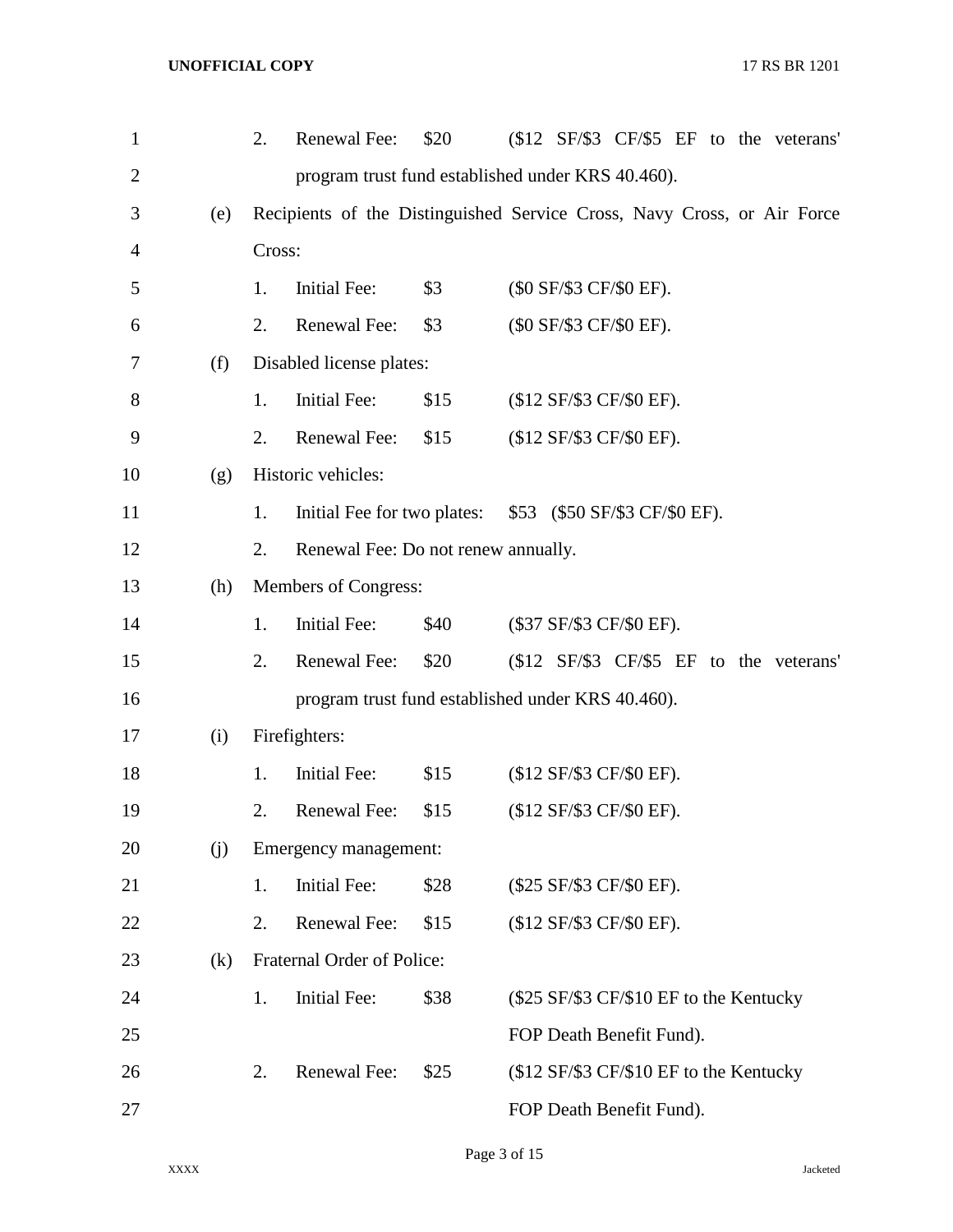| $\mathbf{1}$   | (1)                |    | Law Enforcement Memorial:               |      |                                                                 |
|----------------|--------------------|----|-----------------------------------------|------|-----------------------------------------------------------------|
| $\overline{2}$ |                    | 1. | <b>Initial Fee:</b>                     | \$38 | (\$25 SF/\$3 CF/\$10 EF to the Kentucky Law                     |
| 3              |                    |    | Enforcement Memorial Foundation, Inc.). |      |                                                                 |
| $\overline{4}$ |                    | 2. | Renewal Fee:                            | \$25 | (\$12 SF/\$3 CF/\$10 EF to the Kentucky Law                     |
| 5              |                    |    | Enforcement Memorial Foundation, Inc.). |      |                                                                 |
| 6              | (m)                |    | Personalized plates:                    |      |                                                                 |
| 7              |                    | 1. | <b>Initial Fee:</b>                     | \$40 | (\$37 SF/\$3 CF/\$0 EF).                                        |
| 8              |                    | 2. | Renewal Fee:                            | \$40 | (\$37 SF/\$3 CF/\$0 EF).                                        |
| 9              | (n)                |    | Street rods:                            |      |                                                                 |
| 10             |                    | 1. | <b>Initial Fee:</b>                     | \$40 | (\$37 SF/\$3 CF/\$0 EF).                                        |
| 11             |                    | 2. | Renewal Fee:                            | \$15 | (\$12 SF/\$3 CF/\$0 EF).                                        |
| 12             | $\left( 0 \right)$ |    | Nature plates:                          |      |                                                                 |
| 13             |                    | 1. | <b>Initial Fee:</b>                     | \$25 | SF/\$3 CF/\$10<br>\$12<br>EF<br>Kentucky<br>to                  |
| 14             |                    |    |                                         |      | Heritage Land Conservation Fund established under KRS 146.570). |
| 15             |                    | 2. | Renewal Fee:                            | \$25 | \$12<br>SF/\$3 CF/\$10<br>EF<br>Kentucky<br>to                  |
| 16             |                    |    |                                         |      | Heritage Land Conservation Fund established under KRS 146.570). |
| 17             | (p)                |    | Amateur radio:                          |      |                                                                 |
| 18             |                    | 1. | Initial Fee:                            | \$40 | (\$37 SF/\$3 CF/\$0 EF).                                        |
| 19             |                    | 2. | Renewal Fee:                            | \$15 | (\$12 SF/\$3 CF/\$0 EF).                                        |
| 20             | (q)                |    | Kentucky General Assembly:              |      |                                                                 |
| 21             |                    | 1. | <b>Initial Fee:</b>                     | \$40 | (\$37 SF/\$3 CF/\$0 EF).                                        |
| 22             |                    | 2. | Renewal Fee:                            | \$20 | (\$12 SF/\$3 CF/\$5 EF to the veterans'                         |
| 23             |                    |    |                                         |      | program trust fund established under KRS 40.460).               |
| 24             | (r)                |    | Kentucky Court of Justice:              |      |                                                                 |
| 25             |                    | 1. | <b>Initial Fee:</b>                     | \$40 | (\$37 SF/\$3 CF/\$0 EF).                                        |
| 26             |                    | 2. | Renewal Fee:                            | \$8  | (\$0 SF/\$3 CF/\$5 EF to the veterans'                          |
| 27             |                    |    |                                         |      | program trust fund established under KRS 40.460).               |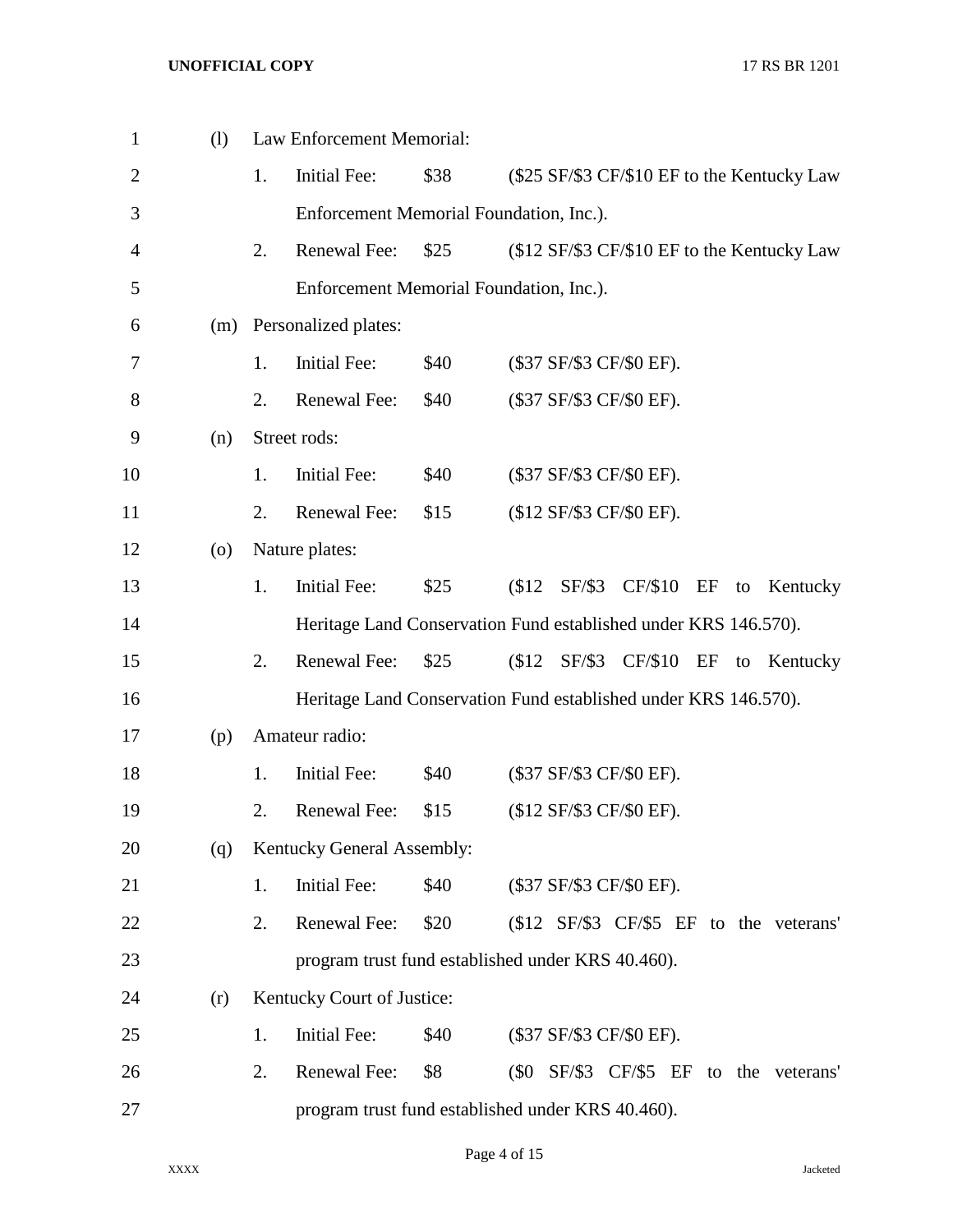| $\mathbf{1}$   | (s) | Masons:                                                                            |
|----------------|-----|------------------------------------------------------------------------------------|
| $\overline{2}$ |     | \$28<br>1.<br>Initial Fee:<br>(\$25 SF/\$3 CF/\$0 EF).                             |
| 3              |     | 2.<br>Renewal Fee:<br>\$15<br>(\$12 SF/\$3 CF/\$0 EF).                             |
| 4              | (t) | Collegiate plates:                                                                 |
| 5              |     | \$50<br>1.<br><b>Initial Fee:</b><br>SF/\$3 CF/\$10 EF to the general<br>(S37)     |
| 6              |     | scholarship fund of the university whose name will be borne on the                 |
| 7              |     | plate).                                                                            |
| 8              |     | 2.<br>\$25<br>$$12$ SF/\$3 CF/\$10 EF to the general<br>Renewal Fee:               |
| 9              |     | scholarship fund of the university whose name will be borne on the                 |
| 10             |     | plate).                                                                            |
| 11             | (u) | <b>Independent Colleges:</b>                                                       |
| 12             |     | 1.<br><b>Initial Fee:</b><br>\$38<br>(\$25 SF/\$3 CF/\$10 EF to the Association of |
| 13             |     | Independent Kentucky Colleges and Universities for distribution to the             |
| 14             |     | general scholarship funds of the Association's members).                           |
| 15             |     | 2.<br>Renewal Fee:<br>\$25<br>(\$12 SF/\$3 CF/\$10 EF to the Association of        |
| 16             |     | Independent Kentucky Colleges and Universities for distribution to the             |
| 17             |     | general scholarship funds of the Association's members).                           |
| 18             | (v) | Child Victims:                                                                     |
| 19             |     | Initial Fee:<br>\$38<br>(\$25 SF/\$3 CF/\$10 EF to the child victims'<br>1.        |
| 20             |     | trust fund established under KRS 41.400).                                          |
| 21             |     | Renewal Fee:<br>\$20<br>2.<br>(\$12 SF/\$3 CF/\$5 EF to the child victims'         |
| 22             |     | trust fund established under KRS 41.400).                                          |
| 23             | (w) | Kentucky Horse Council:                                                            |
| 24             |     | 1.<br>Initial Fee:<br>\$38<br>(\$25 SF/\$3 CF/\$10 EF to the Kentucky              |
| 25             |     | Horse Council).                                                                    |
| 26             |     | Renewal Fee:<br>2.<br>\$20<br>(\$12 SF/\$3 CF/\$5 EF to the Kentucky               |
| 27             |     | Horse Council).                                                                    |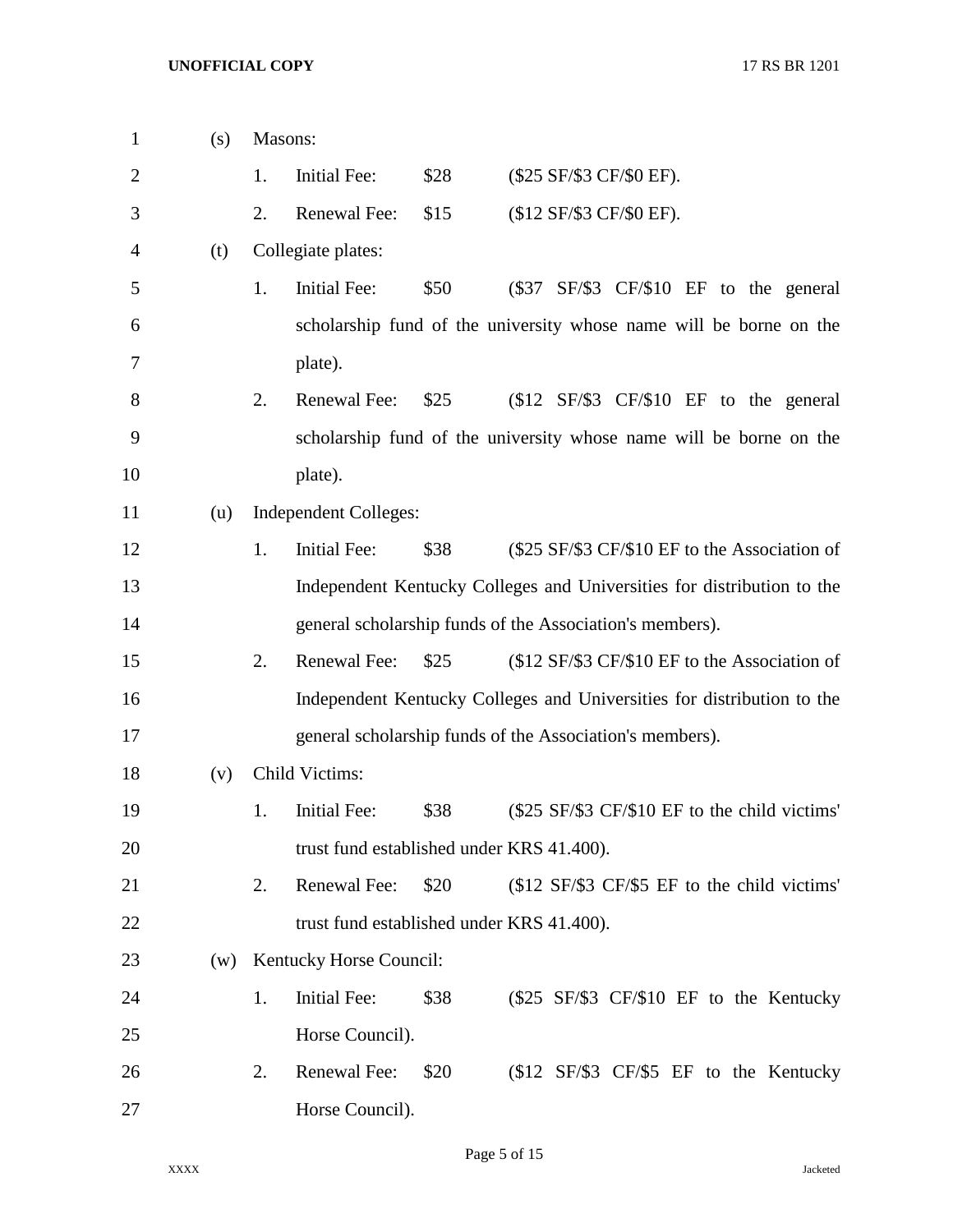| 1              |     | (x)  |    | Ducks Unlimited:                        |      |                                                                                   |
|----------------|-----|------|----|-----------------------------------------|------|-----------------------------------------------------------------------------------|
| $\overline{2}$ |     |      | 1. | <b>Initial Fee:</b>                     | \$38 | (\$25 SF/\$3 CF/\$10 EF to Kentucky Ducks)                                        |
| 3              |     |      |    | Unlimited).                             |      |                                                                                   |
| 4              |     |      | 2. | Renewal Fee:                            | \$25 | (\$12 SF/\$3 CF/\$10 EF to Kentucky Ducks)                                        |
| 5              |     |      |    | Unlimited).                             |      |                                                                                   |
| 6              |     | (y)  |    | Spay neuter:                            |      |                                                                                   |
| 7              |     |      | 1. | <b>Initial Fee:</b>                     | \$25 | (\$12 SF/\$3 CF/\$10 EF to the animal control                                     |
| 8              |     |      |    |                                         |      | and care fund established under KRS 258.119).                                     |
| 9              |     |      | 2. | Renewal Fee:                            | \$20 | (\$12 SF/\$3 CF/\$5 EF to the animal control                                      |
| 10             |     |      |    |                                         |      | and care fund established under KRS 258.119).                                     |
| 11             |     | (z)  |    |                                         |      | Gold Star Mothers, Gold Star Fathers, or Gold Star Spouses:                       |
| 12             |     |      | 1. | <b>Initial Fee:</b>                     | \$0  | (\$0 SF/\$0 CF/ \$0 EF).                                                          |
| 13             |     |      | 2. | Renewal Fee:                            | \$0  | (\$0 SF/\$0 CF/ \$0 EF).                                                          |
| 14             |     |      | 3. |                                         |      | A person may receive a maximum of two (2) plates under this paragraph             |
| 15             |     |      |    |                                         |      | free of charge and may purchase additional plates for fees as established         |
| 16             |     |      |    | in subsection $(2)(d)$ of this section. |      |                                                                                   |
| 17             |     | (aa) |    | I Support Veterans:                     |      |                                                                                   |
| 18             |     |      | 1. | <b>Initial Fee:</b>                     | \$25 | (\$12 SF/\$3 CF/\$10 EF to the Kentucky                                           |
| 19             |     |      |    | Department of Veterans' Affairs).       |      |                                                                                   |
| 20             |     |      | 2. | Renewal Fee:                            | \$20 | $$12$ SF/\$3 CF/\$5 EF to the Kentucky                                            |
| 21             |     |      |    | Department of Veterans' Affairs).       |      |                                                                                   |
| 22             |     |      |    |                                         |      | (ab) Gold Star Siblings, Gold Star Sons, or Gold Star Daughters:                  |
| 23             |     |      | 1. | Initial Fee:                            | \$25 | $$12$ SF/\$3 CF/\$10 EF to the veterans'                                          |
| 24             |     |      |    |                                         |      | program trust fund established under KRS 40.460).                                 |
| 25             |     |      | 2. | Renewal Fee:                            | \$20 | (\$12 SF/\$3 CF/\$5 EF to the veterans'                                           |
| 26             |     |      |    |                                         |      | program trust fund established under KRS 40.460).                                 |
| 27             | (3) |      |    |                                         |      | Any special license plate may be combined with a personalized license plate for a |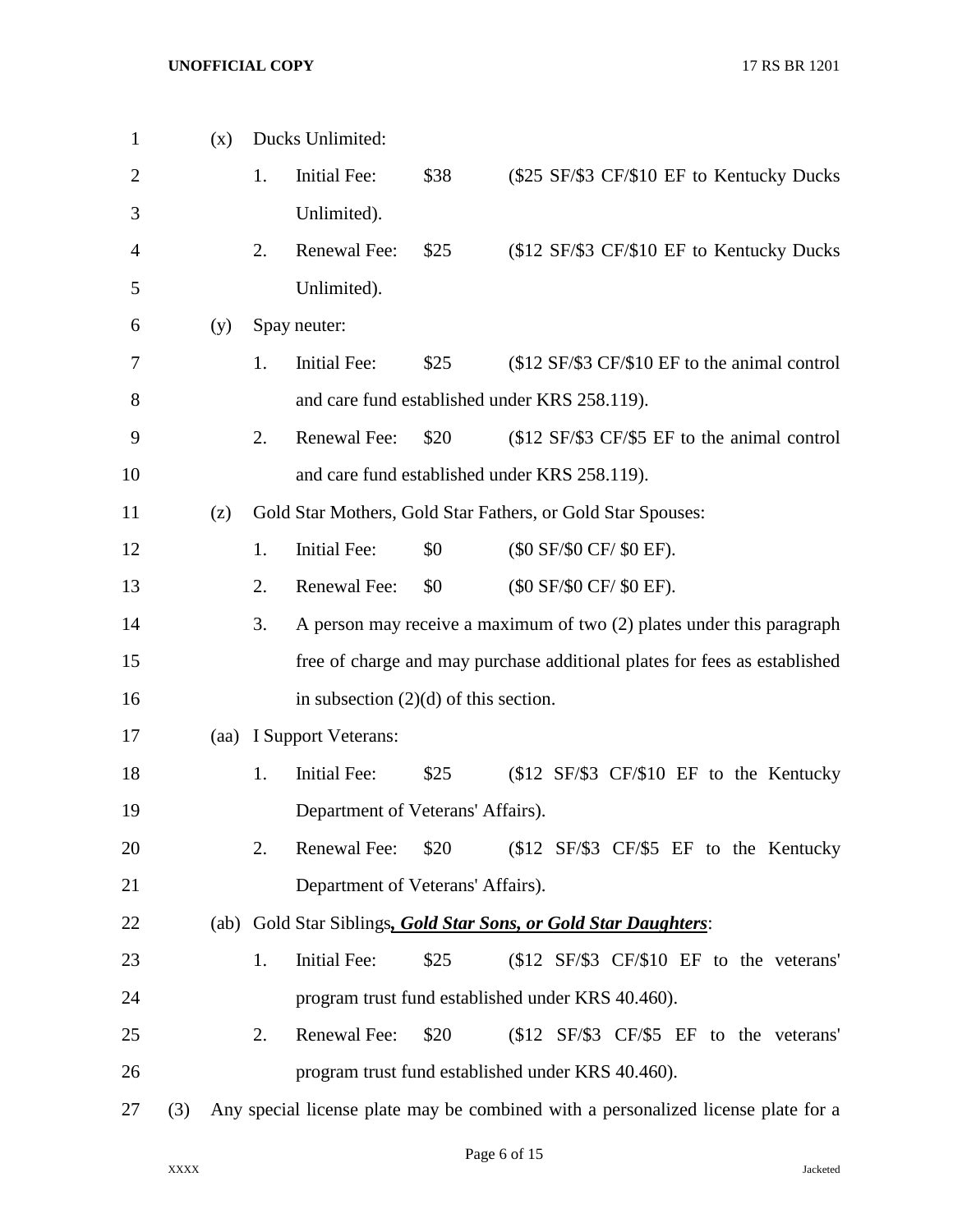twenty-five dollar (\$25) state fee in addition to all other fees for the particular special license plate established in this section and in KRS 186.164(3). The twenty- five dollar (\$25) fee required under this subsection shall be divided between the cabinet and the county clerk of the county where the applicant is applying for the license plate with the cabinet receiving twenty dollars (\$20) and the county clerk receiving five dollars (\$5).

 (4) Owners and lessees of motorcycles registered under KRS 186.050(2) may be eligible to receive special license plates issued under this section or established under the provisions of KRS 186.164 after the cabinet has received three hundred (300) applications and initial state fees from the sponsoring organization. Applicants for a special license plate for a motorcycle shall be required to pay the fee for a special plate as prescribed in this section or in KRS 186.164. The fee paid for the special plate for a motorcycle shall be in lieu of the registration fee required under KRS 186.050(2).

15 Section 2. KRS 186.164 is amended to read as follows:

 (1) The SF portion of the fee required under KRS 186.162 shall include the fee to reflectorize all license plates under KRS 186.240. All EF fees required under KRS 186.162 shall be collected at the time of an initial or renewal application by the county clerk who shall forward the EF fee to the cabinet. The cabinet shall remit EF fees to the group or organization identified in KRS 186.162 on a quarterly basis. The cabinet may retain any investment income earned from holding EF fees designated to be remitted under this subsection to offset administrative costs incurred by the cabinet in the administration of EF fees.

 (2) A special license plate shall be the color and design selected by the group or organization identified in subsection (13) of this section, contingent upon the approval of the Transportation Cabinet. In addition to the design selected for a special license plate, the name "Kentucky," an annual renewal decal, and any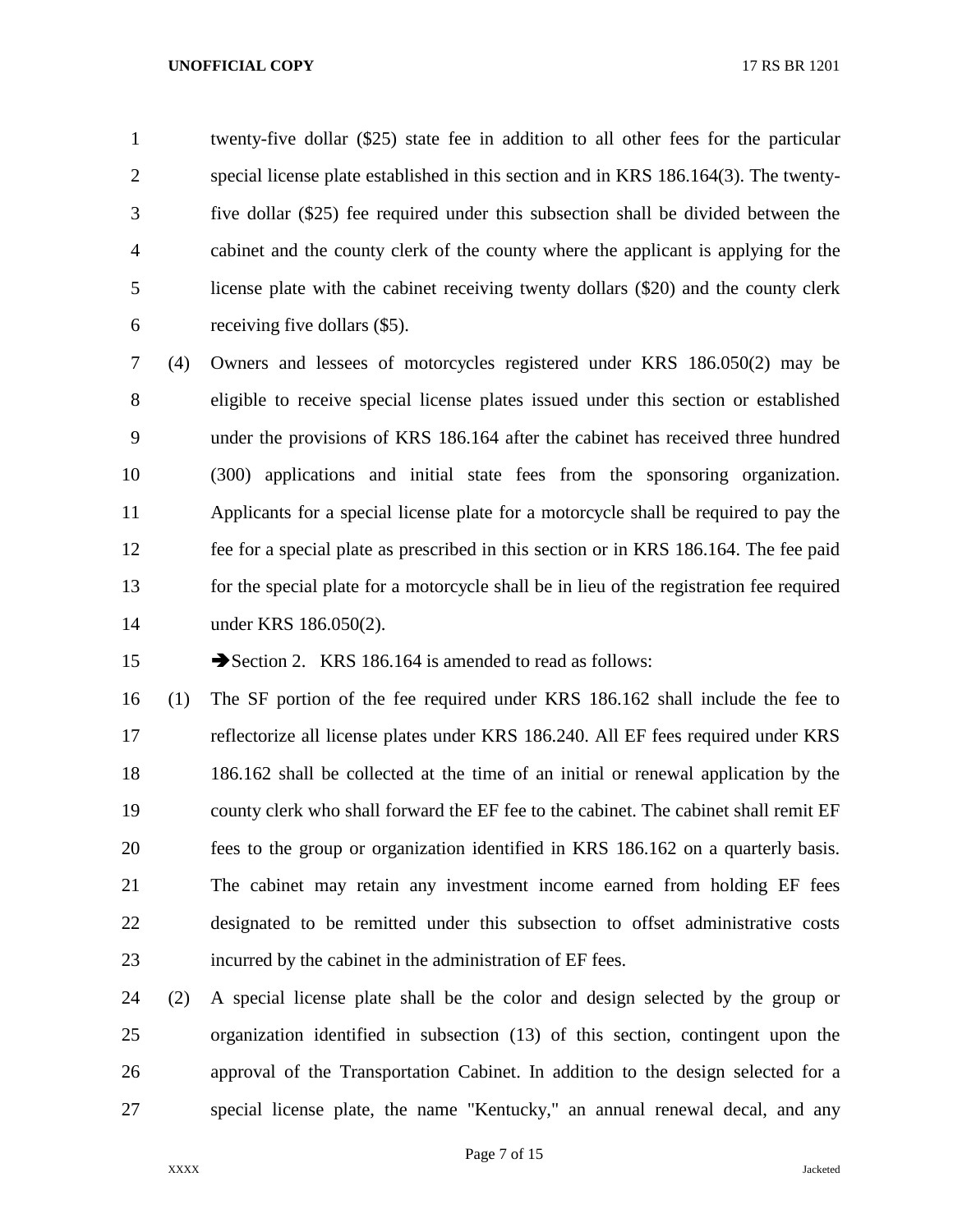combination of letters or numerals required by the cabinet in the design shall also appear on the plate.

 (3) Except as provided in KRS 186.162, the total initial fee for a special license plate created under this chapter shall be twenty-eight dollars (\$28), of which the Transportation Cabinet shall receive twenty-five dollars (\$25) and the county clerk shall receive three dollars (\$3), and the total renewal fee shall be fifteen dollars (\$15), of which the Transportation Cabinet shall receive twelve dollars (\$12) and 8 the county clerk shall receive three dollars (\$3). The twenty-five dollar (\$25) initial fee and twelve dollar (\$12) renewal fee received by the Transportation Cabinet under this subsection shall include an applicant's registration fee required under KRS 186.050.

 (4) An actual metal special license plate shall be issued on the same schedule as regular license plates are issued under KRS 186.240. The cabinet shall have the discretion to extend the time period that will exist between the date a metal special license plate is issued and the date that regular plates are issued under KRS 186.240. A renewal registration decal shall be issued all other years during the owner's or lessee's birth month, except as provided in KRS 186.041(2), 186.042(5), and 186.174(2). A person seeking a special license plate for a vehicle provided as part of the person's occupation shall conform to the requirements of KRS 186.050(14).

 (5) (a) If a special license plate issued under this chapter deteriorates to the point that the lettering, numbering, or images on the face of the plate are not legible, the plate shall be replaced free of charge, if the owner or lessee has not transferred the vehicle to which the plate was issued during the current licensing period.

 (b) If a special license plate issued under this chapter is lost, stolen, or damaged in an accident, the county clerk shall issue a new plate upon payment of a three dollar (\$3) county clerk fee, if the owner or lessee has not transferred the vehicle to which the plate was issued during the current licensing period.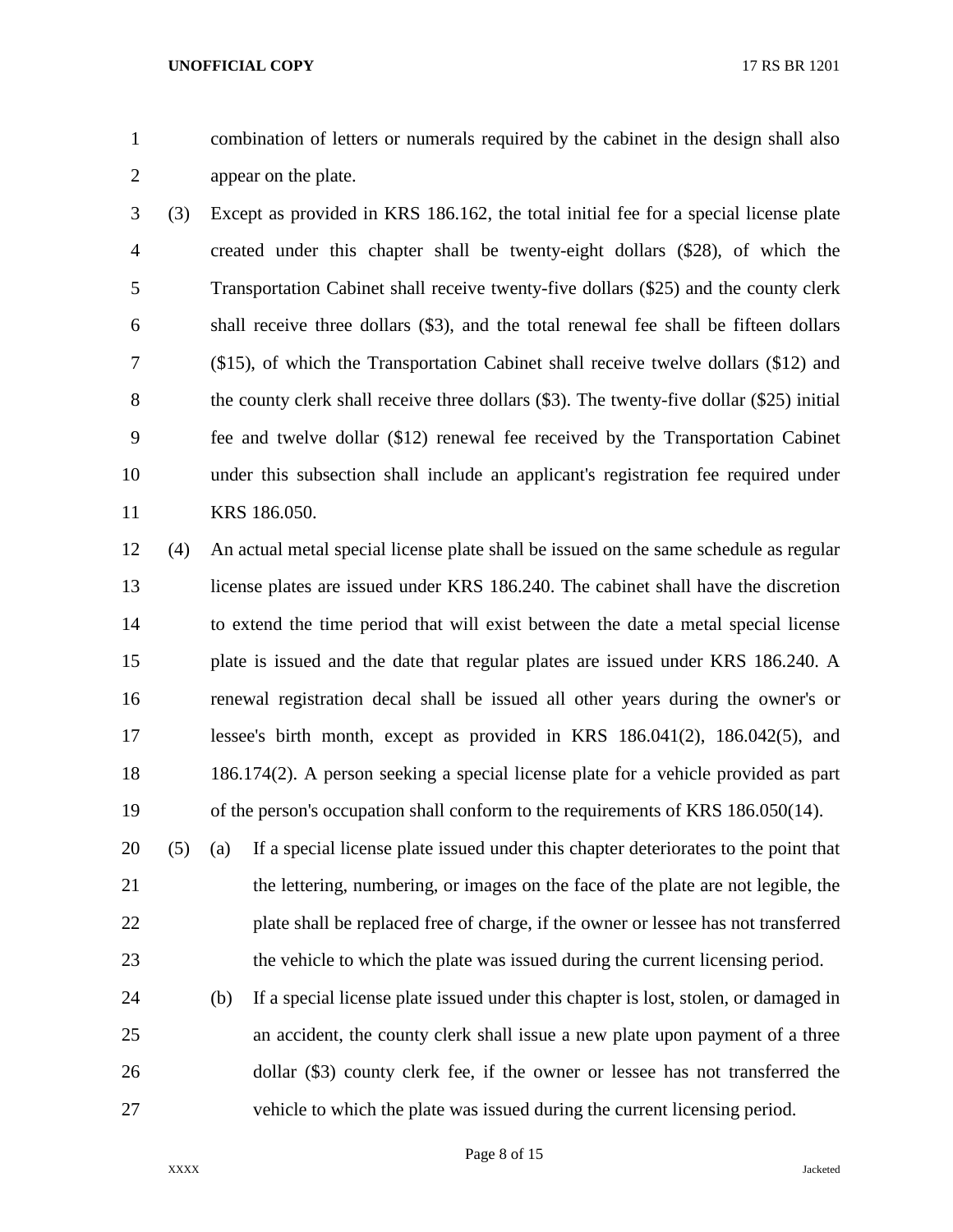(6) Upon the sale, transfer, or termination of a lease of a vehicle with any special license plate issued under this chapter, the owner or lessee shall remove the special plate and return it and the certificate of registration to the county clerk. The county clerk shall reissue the owner or lessee a regular license plate and a certificate of registration upon payment of a three dollar (\$3) county clerk fee. If the owner or lessee requests, the county clerk shall reissue the special plate upon payment of a three dollar (\$3) county clerk fee for use on any other vehicle of the same classification and category owned, leased, or acquired by the person during the current licensing period. If the owner or lessee has the special plate reissued to a vehicle which has been previously registered in this state, the regular license plate that is being replaced shall be returned to the county clerk who shall forward the plate to the Transportation Cabinet.

 (7) A special license plate may be issued to the owner or lessee of a motor vehicle that is required to be registered under KRS 186.050(1), (3)(a), or (4)(a), except a special license plate shall not be issued to a taxicab, limousine, or U-Drive-It registered and licensed under this chapter or KRS Chapter 281. A person applying for a special license plate shall apply in the office of the county clerk in the county of the person's residence, except as provided in KRS 186.168(3). All special license plates issued under this chapter may be combined with a personalized license plate under the provisions of KRS 186.174. The fee to combine a special license plate with a personalized license plate shall be as established in KRS 186.162(3).

 (8) Within thirty (30) days of termination from election to, appointment to, or membership with any group or organization, an applicant to whom a special license plate was issued under this chapter shall return the special license plate to the county clerk of the county of his or her residence, unless the person is merely changing his or her status with the group or organization to retired.

(9) A group wanting to create a special license plate that is not authorized under this

Page 9 of 15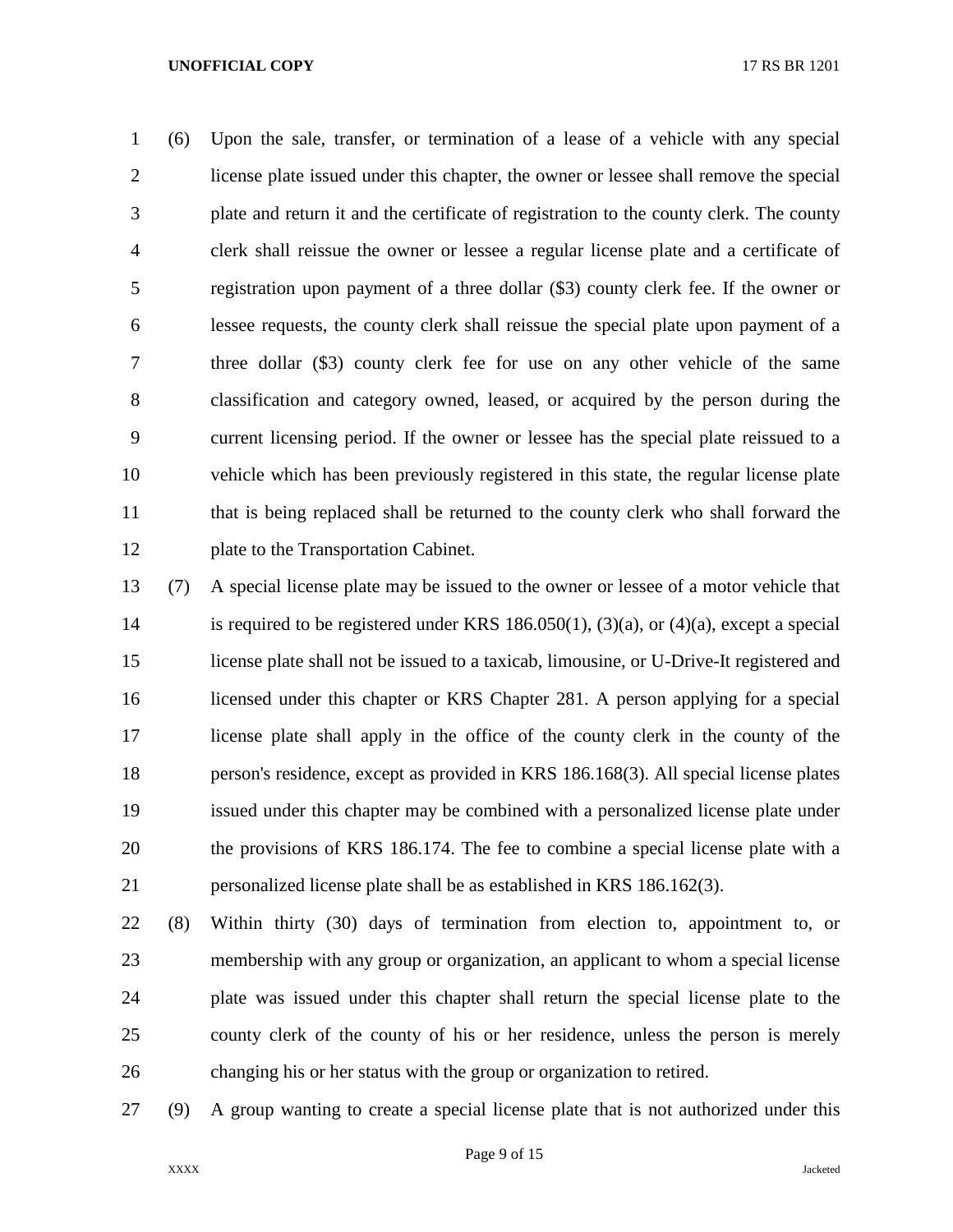chapter on June 20, 2005, shall comply with the following conditions before being eligible to apply for a special license plate: (a) The group shall be nonprofit and based, headquartered, or have a chapter in Kentucky; (b) The group may be organized for, but shall not be restricted to, social, civic, or entertainment purposes; (c) The group, or the group's lettering, logo, image, or message to be placed on the license plate, if created, shall not discriminate against any race, color, religion, sex, or national origin, and shall not be construed, as determined by the cabinet, as an attempt to victimize or intimidate any person due to the person's race, color, religion, sex, or national origin; (d) The group shall not be a political party and shall not have been created primarily to promote a specific political belief; (e) The group shall not have as its primary purpose the promotion of any specific faith, religion, or antireligion; (f) The name of the group shall not be the name of a special product or brand name, and shall not be construed, as determined by the cabinet, as promoting a product or brand name; and (g) The group's lettering, logo, image, or message to be placed on the license plate, if created, shall not be obscene, as determined by the cabinet. (10) If the cabinet denies to issue a group a special license plate based upon the conditions specified in subsection (9) of this section, the cabinet shall, immediately upon denying to issue a group a special license plate, notify in writing the chairperson of both the House and Senate standing committees on transportation of the denial and the reasons upon which the cabinet based the denial. A person seeking a personalized license plate under KRS 186.174 shall be subject to the 27 conditions specified in subsection  $(9)(c)$  to  $(g)$  of this section.

## Page 10 of 15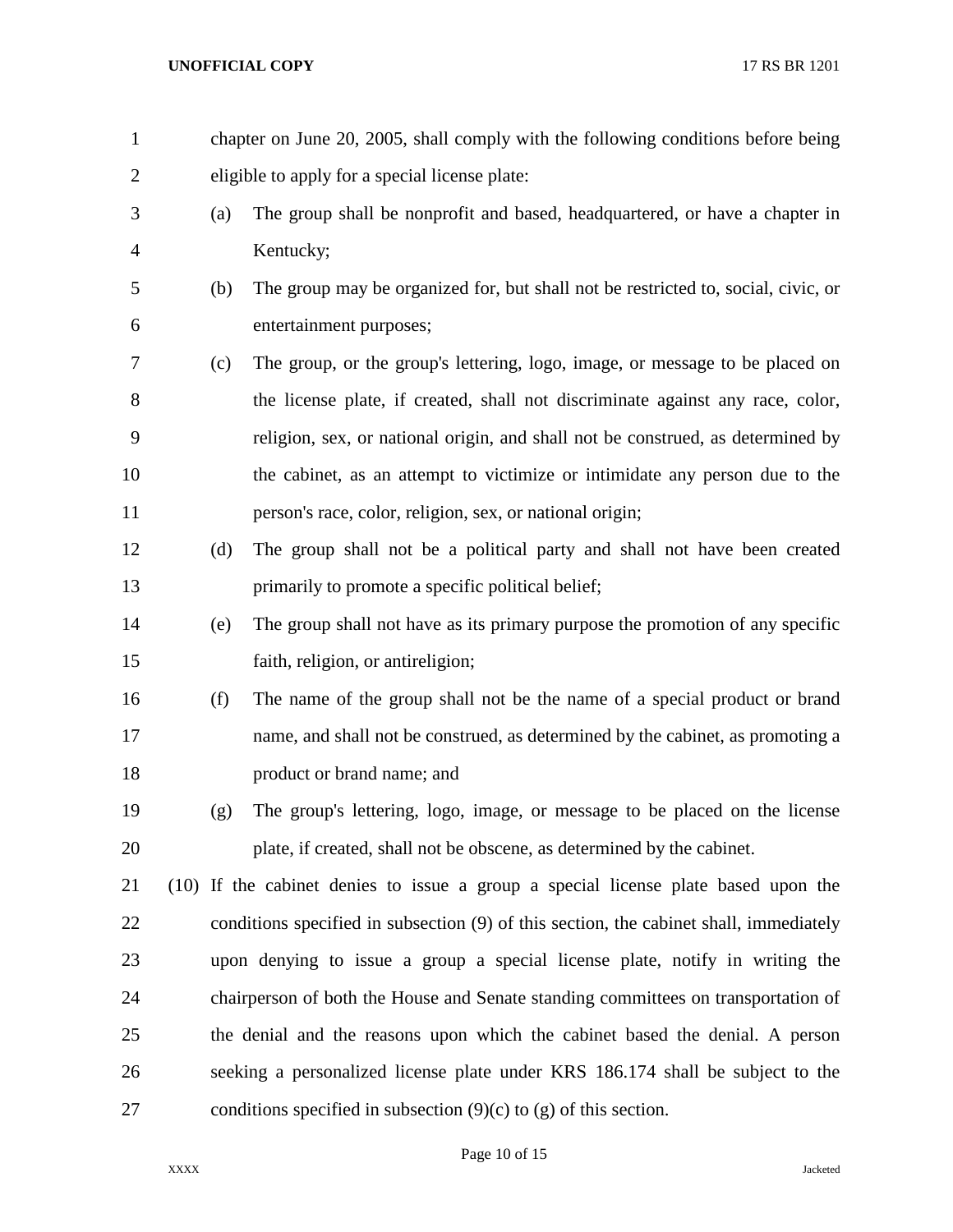(11) If the cabinet approves a request for a special license plate, the cabinet shall begin designing and printing the plate after the group collects a minimum of nine hundred (900) applications with each application being accompanied by a twenty-five dollar (\$25) state fee. The applications and accompanying fee shall be submitted to the cabinet at one (1) time as a whole and shall not be submitted individually or intermittently.

 (12) An initial applicant for, or an applicant renewing, his or her registration for a special license plate may, at the time of application, make a voluntary contribution that the county clerk shall forward to the cabinet. The entity that sponsors a special plate established by the process outlined in this section may set a requested donation amount, not to exceed ten dollars (\$10), that will automatically be added to the cost of registration or renewal, unless the individual registering or renewing the vehicle registration opts out of contributing that recommended amount. The cabinet shall, on an annual basis, remit the voluntary contributions to the appropriate group identified to be used for the declared purpose stated under subsection (13) of this section. The cabinet may retain any investment income earned from holding voluntary contributions designated to be remitted under this subsection to offset administrative costs incurred by the cabinet in the administration of the contributions. Any group or organization that receives a mandatory EF fee under KRS 186.162 shall submit the information required under subsection (13)(a) and (c) of this section to the Transportation Cabinet within thirty (30) days of June 20, 2005.

- (13) If a group wants to receive a donation when the group or organization's special license plate is initially purchased or renewed under subsection (12) of this section, the group shall, at the time the nine hundred (900) applications are submitted to the Transportation Cabinet, also submit a notarized affidavit to the cabinet attesting to:
- (a) The name, address, and telephone number for the group or organization. If the

Page 11 of 15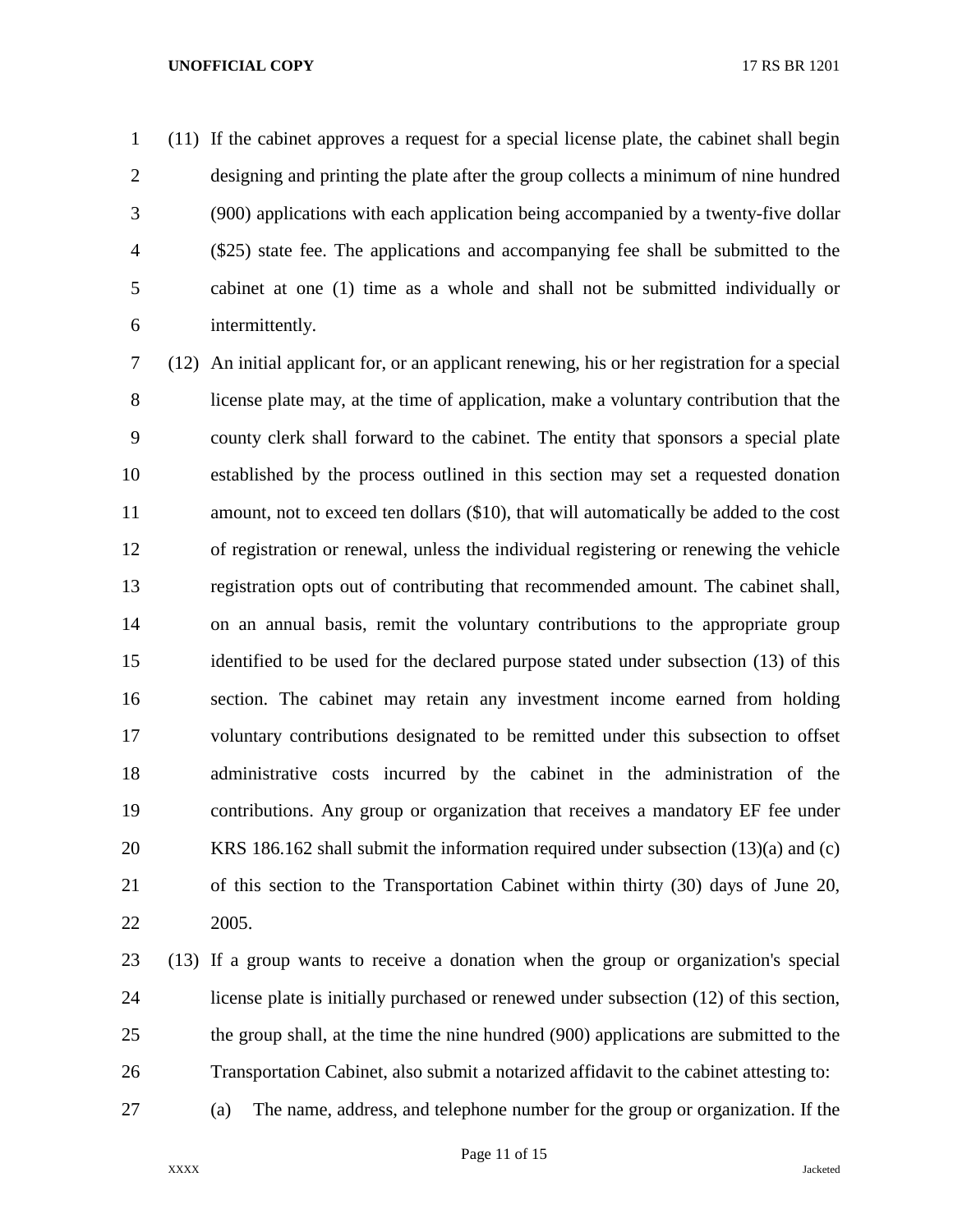group or organization does not have its headquarters in the Commonwealth, then the name, address, and telephone number for the group or organization's Kentucky state chapter shall be required. The names of the officers of the group or organization shall also be required. If the entity receiving funds under subsection (12) of this section is not a state governmental agency, a program unit within a state governmental agency, or is a group or organization that does not have a statewide chapter, then an extra donation for use by the group or organization shall be prohibited;

 (b) The amount of the monetary donation the group wants to receive when a person purchases the group or organization's special license plate; and

 (c) The purpose for which the donated funds will be used by the group or organization. Donated funds shall not be limited for use by members of the group or organization, and shall not be used for administrative or personnel costs of the group or organization.

 (14) All funds received by a group or organization under subsection (12) of this section shall be deposited into an account separate from all other accounts the group or organization may have, and the account shall be audited yearly at the expense of the group or organization. The completed audit shall be forwarded to the Transportation Cabinet in Frankfort. One hundred percent (100%) of the funds received by a group or organization under subsection (12) of this section shall be used for the express purpose identified by the group in subsection (13) of this section. Any group or organization that receives a mandatory EF fee under KRS 186.162 shall comply with the provisions of this subsection.

 (15) The secretary of the Transportation Cabinet shall promulgate administrative regulations under KRS Chapter 13A to establish additional rules to implement the issuance of special license plates issued under this chapter, including but not limited to: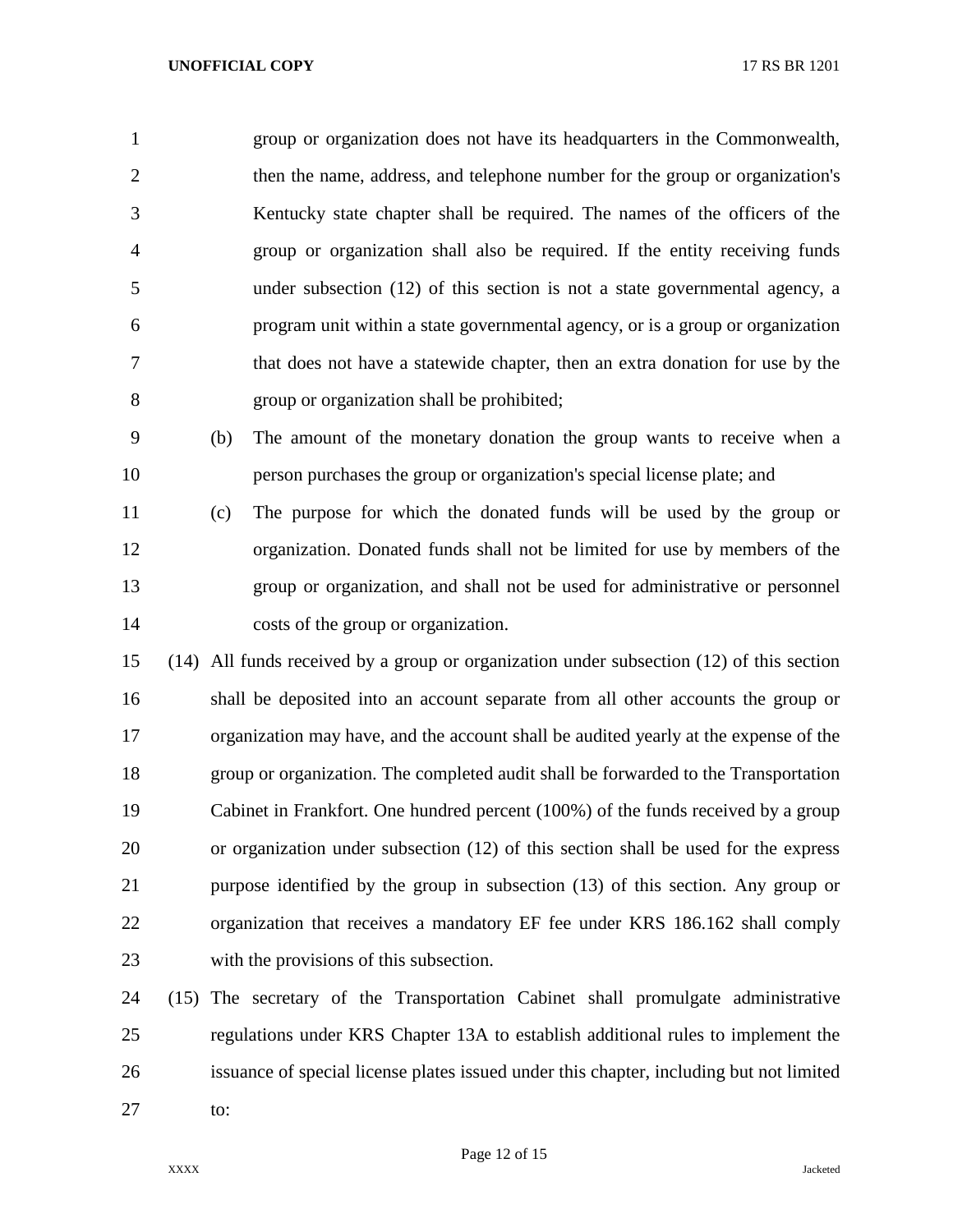| $\mathbf{1}$   | (a) | Documentation that will be required to accompany an application for a special       |
|----------------|-----|-------------------------------------------------------------------------------------|
| $\overline{2}$ |     | license plate to provide proof of:                                                  |
| 3              |     | Election to the United States Congress or the Kentucky General<br>1.                |
| 4              |     | Assembly;                                                                           |
| 5              |     | 2.<br>Election or appointment to the Kentucky Court of Justice;                     |
| 6              |     | 3.<br>Membership in a Masonic Order, Fraternal Order of Police, or                  |
| 7              |     | emergency management organization;                                                  |
| 8              |     | Eligibility for membership in the Gold Star Mothers of America;<br>4.               |
| 9              |     | 5.<br>Eligibility as a father for associate membership in the Gold Star Mothers     |
| 10             |     | of America;                                                                         |
| 11             |     | Eligibility for membership in the Gold Star Wives of America;<br>6.                 |
| 12             |     | 7.<br>Ownership of an amateur radio operator license;                               |
| 13             |     | 8.<br>Receipt of the Silver Star Medal;                                             |
| 14             |     | Receipt of the Bronze Star Medal awarded for valor; [-or]<br>9.                     |
| 15             |     | 10.<br>Eligibility for a Gold Star Siblings license plate for a person whose        |
| 16             |     | sibling died while serving the country in the United States Armed                   |
| 17             |     | Forces. For the purposes of this subparagraph, "sibling" means a sibling            |
| 18             |     | by blood, a sibling by half-blood, a sibling by adoption, or a stepsibling:         |
| 19             |     | $\mathbf{r}$                                                                        |
| 20             |     | <b>Eligibility for a Gold Star Sons or Gold Star Daughters license plate</b><br>11. |
| 21             |     | for a person whose parent or stepparent died while serving the country              |
| 22             |     | in the United States Armed Forces.                                                  |
| 23             | (b) | The time schedule permissible for a group or organization to request a design       |
| 24             |     | change for the special license plate; and                                           |
| 25             | (c) | The procedures for review of proposed license plates and the standards by           |
| 26             |     | which proposed special license plates are approved or rejected in accordance        |
| 27             |     | with subsection (9) of this section.                                                |

Page 13 of 15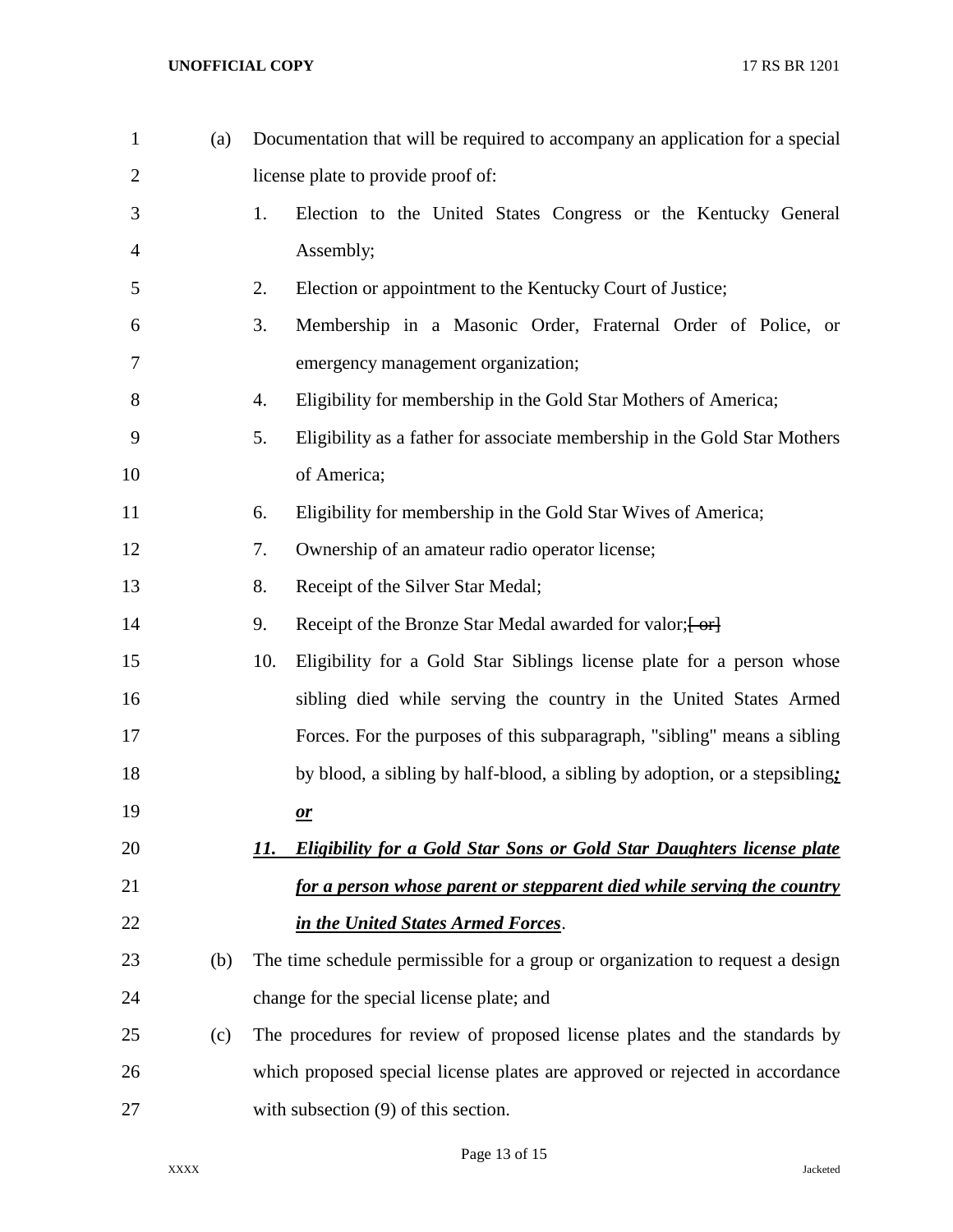(16) Any individual, group, or organization that fails to audit any funds received under this chapter, or that intentionally uses any funds received in any way other than attested to under subsection (13) of this section or for administrative or personnel costs in violation of subsection (13) of this section, shall be guilty of a Class D felony and upon conviction shall, in addition to being subject to criminal penalties, be assessed a mandatory five thousand dollar (\$5,000) fine.

7 Section 3. KRS 186.166 is amended to read as follows:

 (1) The Transportation Cabinet shall, unless directed otherwise by the General Assembly, perpetually produce the following special license plates: military license plates, U.S. Congressional license plates, firefighter license plates, emergency management license plates, Fraternal Order of Police license plates, Law Enforcement Memorial license plates, street rod license plates, nature license plates, amateur radio license plates, Kentucky General Assembly license plates, Kentucky Court of Justice license plates, Masonic Order license plates, collegiate license plates, independent college and university license plates, child victims' trust fund license plates, Kentucky Horse Council license plates, Ducks Unlimited license plates, Gold Star Mothers*, Fathers, and Spouses* license plates, *Gold Star Siblings, Sons, and Daughters license plates,* Silver Star Medal license plates, Bronze Star Medal license plates, spay neuter license plates, service academy license plates, and I Support Veterans license plates.

# (2) The design of the plates identified for perpetual production under this section may be revised upon request of a group or organization requesting a design revision 23 under the provisions of KRS 186.164(15).

- (3) (a) The design of a Purple Heart license plate shall not include any representation of the word "Kentucky" that is a registered trademark or slogan which appears on a general issue license plate.
- 

(b) The design of a Purple Heart license plate shall include a representation of the